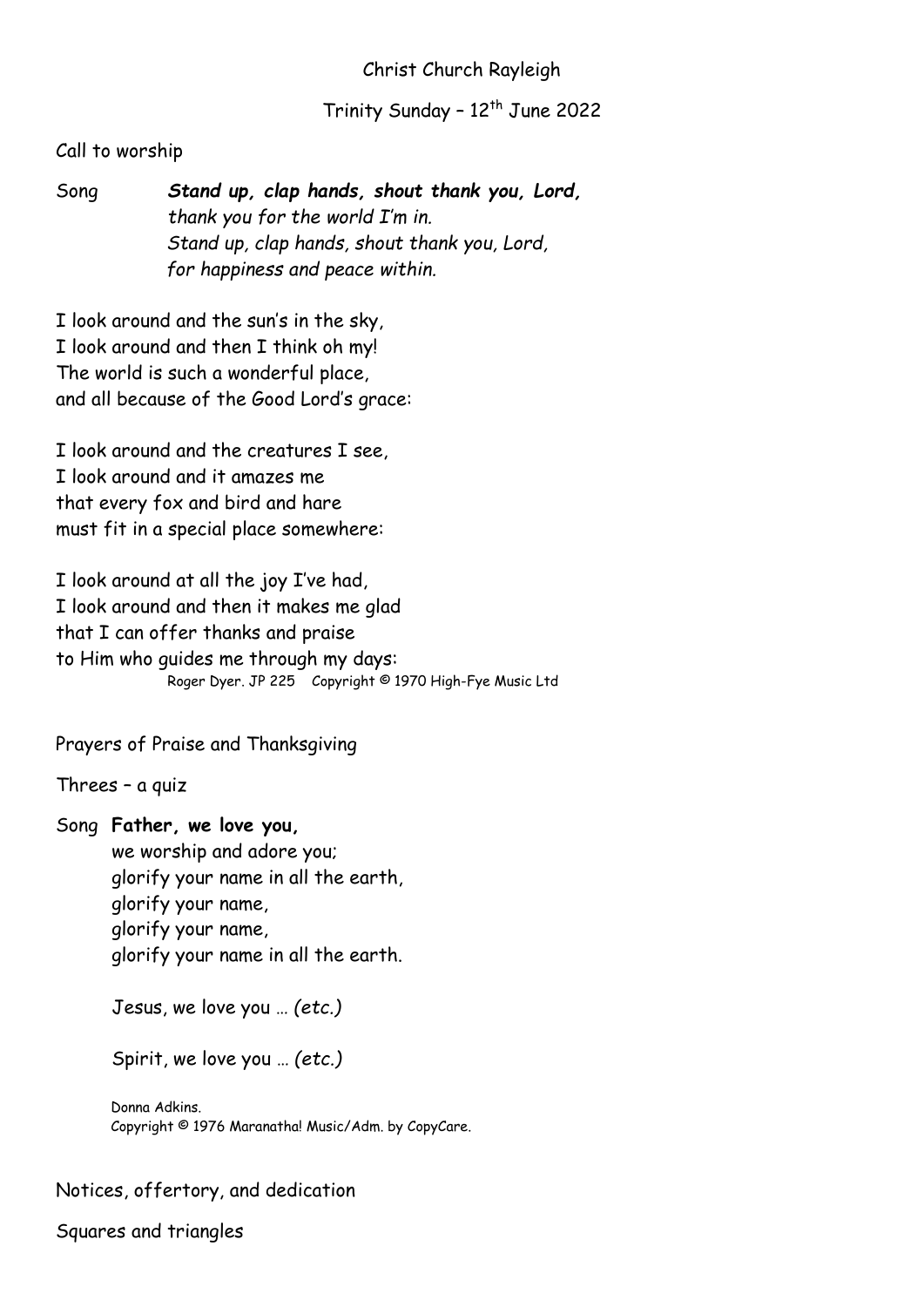Song **Father God, I wonder how** I managed to exist without the knowledge of your parenthood and your loving care. But now I am your child, I am adopted in your family, and I can never be alone, 'cause Father God, you're there beside me.

> I will sing Your praises, I will sing Your praises, I will sing Your praises, forever more. I will sing Your praises, I will sing Your praises, I will sing Your praises, forever more.

> > lan Smale. SoF 92/ MP 128(348) Copyright © 1984 Kingsway's Thankyou Music.

#### **Song Jesus put this song into our hearts,**

Jesus put this song into our hearts, it's a song of joy no one can take away, Jesus put this song into our hearts.

Jesus taught us how to live in harmony, Jesus taught us how to live in harmony, different faces, different races, He made us one, Jesus taught us how to live in harmony.

Jesus taught us how to be a family, Jesus taught us how to be a family, loving one another with the love that He gives, Jesus taught us how to be a family.

Jesus turned our sorrow into dancing, Jesus turned our sorrow into dancing, changed our tears of sadness into rivers of joy, Jesus turned our sorrow into a dance.

> Graham Kendrick. SoF 299/ MP 376(457) Copyright © 1986 Kingsway's Thankyou Music.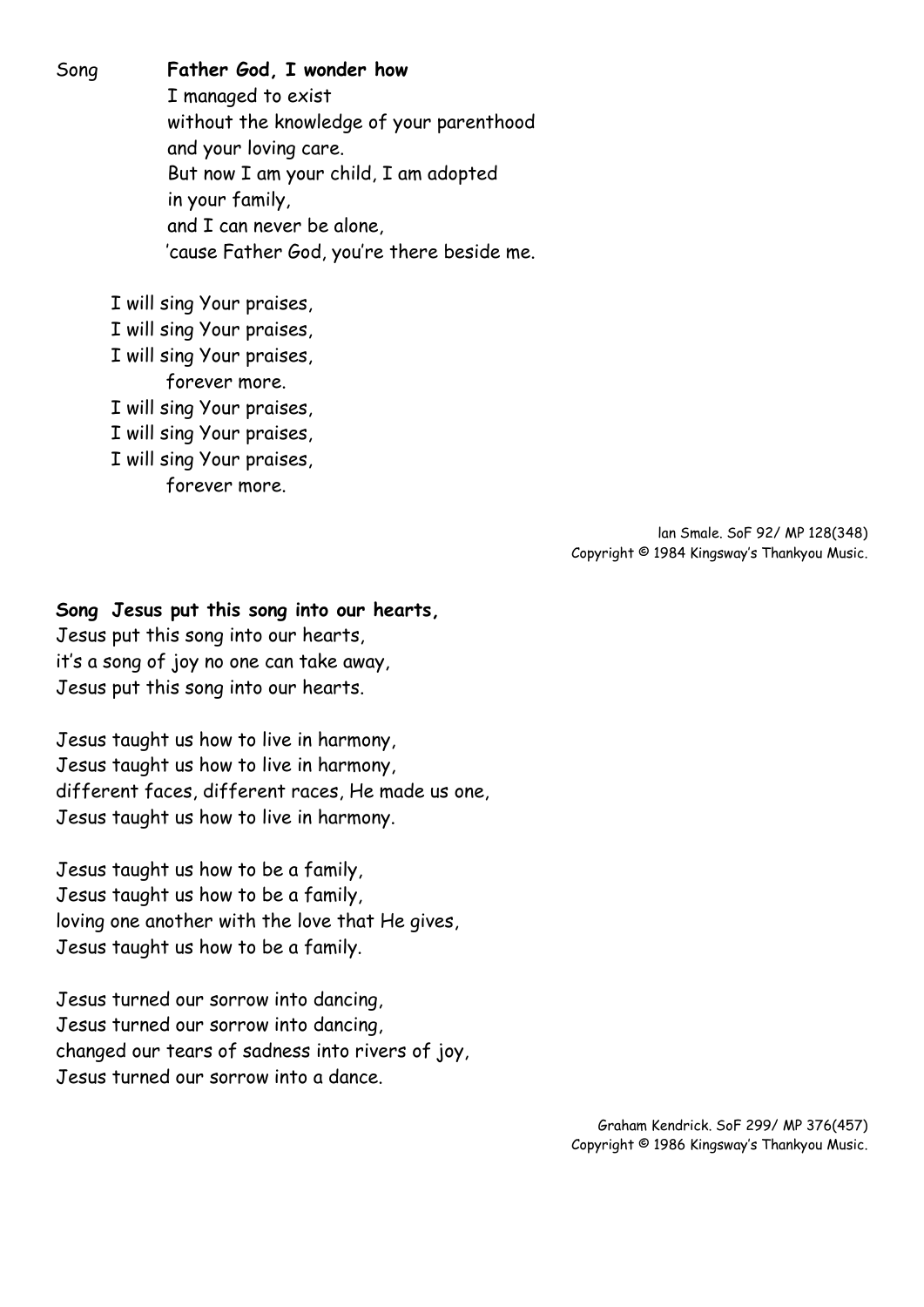Song **Spirit of the Living God,**  fall afresh on me. Spirit of the living God, fall afresh on me. Melt me! Mould me! Fill me! Use me! Spirit of the living God, fall afresh on me. Daniel Iverson. Copyright © 1935 Birdwing Music/EMI Christian Music Publishing/Adm. by CopyCare.

Reading From the Contemporary English Version

# **Matthew's Gospel Chapter 3**

**<sup>13</sup>** Jesus left Galilee and went to the Jordan River to be baptized by John. **<sup>14</sup>** But John kept objecting and said, "I ought to be baptized by you. Why have you come to me?" **<sup>15</sup>** Jesus answered, "For now this is how it should be, because we must do all God wants us to do." Then John agreed.

**<sup>16</sup>** So Jesus was baptized. And as soon as he came out of the water, the sky opened, and he saw the Spirit of God coming down on him like a dove. **<sup>17</sup>** Then a voice from heaven said, "This is my own dear Son, and I am pleased with him."

Talk with pipe cleaners, doves and flames

Prayers of intercession and Lord's Prayer

## Hymn **Lord, the light of your love** is shining,

in the midst of the darkness, shining; Jesus, Light of the world, shine upon us, set us free by the truth You now bring us, shine on me, shine on me.

*Shine, Jesus, shine, fill this land with the Father's glory; blaze, Spirit, blaze, set our hearts on fire. Flow, river, flow, flood the nations with grace and mercy; send forth Your word, Lord, and let there be light.*

Lord, I come to Your awesome presence, from the shadows into Your radiance; by the blood I may enter Your brightness, search me, try me, consume all my darkness. shine on me, shine on me.

As we gaze on Your kingly brightness